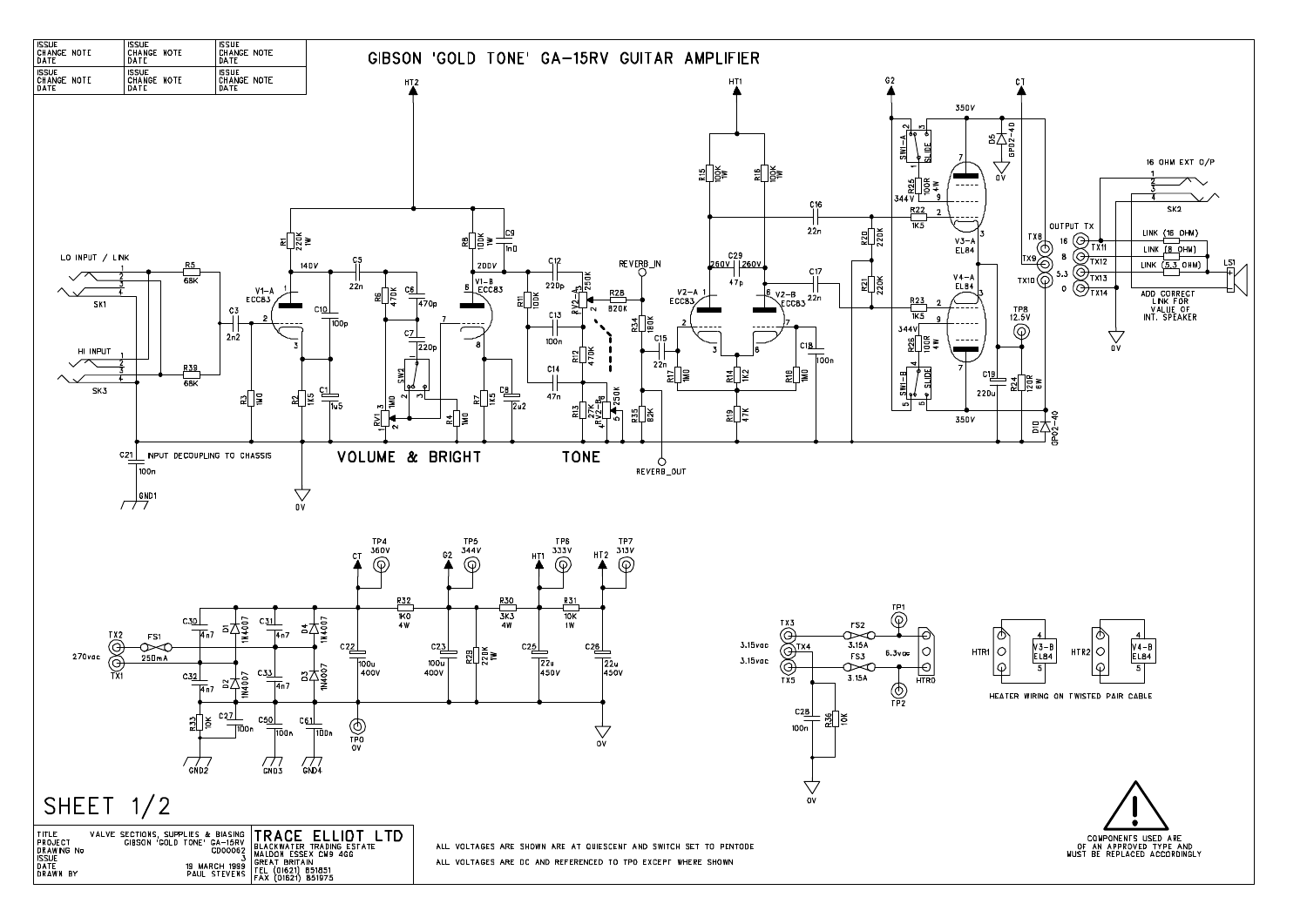| <b>ISSUE</b> | <b>ISSUE</b> | <b>ISSILE</b>      |
|--------------|--------------|--------------------|
| CHANGE NOTE  | CHANGE NOTE  | <b>CHANGE NOTE</b> |
| DATE         | DATE         | DATF               |
| <b>ISSUE</b> | <b>ISSUE</b> | <b>ISSUE</b>       |
| CHANGE NOTE  | CHANGE NOTE  | CHANGE NOTE        |
| <b>DATE</b>  | DATE         | <b>DATF</b>        |





# SHEET  $2/2$

| REVERB.<br>I TITLE.<br><b>PROJECT</b>            | , OPAMP SUPPLIES AND FOOTSWITCH $\sf{TRACE}$ ELLIDT.<br>'GOLD TONE' GA-15RV<br>GIASON | BLACKWATER TRADING ESTATE                    |
|--------------------------------------------------|---------------------------------------------------------------------------------------|----------------------------------------------|
| <b>DRAWING No</b><br><b>ISSUE</b><br><b>DATE</b> | <b>CD00062</b><br>ت<br>19 MARCH 1999                                                  | MALDON ESSEX CM9 4GG<br><b>GREAT BRITAIN</b> |
| <b>DRAWN</b><br>BY                               | PAUL STEVENS FEL                                                                      | (01621) 855266<br>(01621) 851975             |

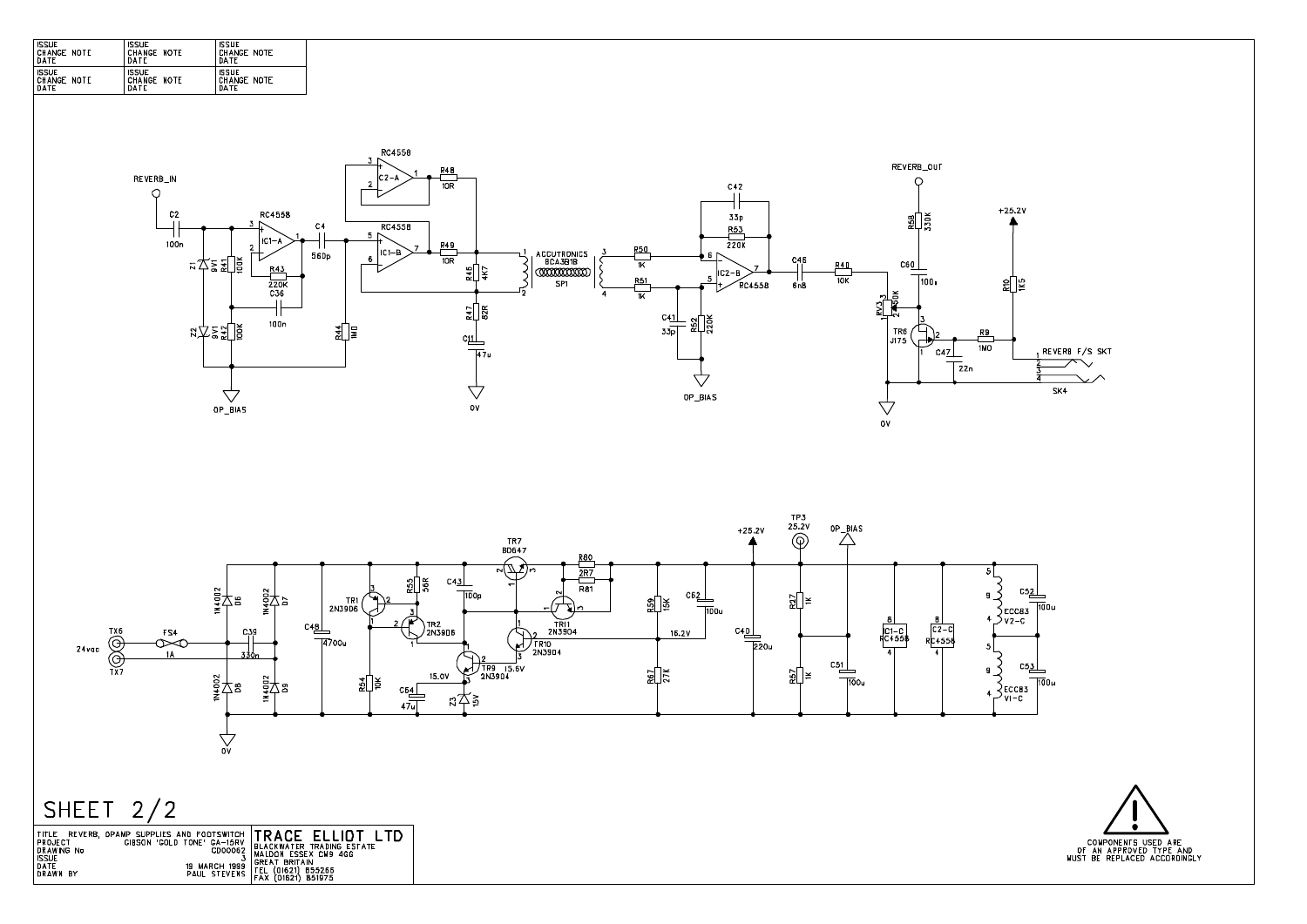## **GIBSON 'GOLD TONE' GA-15RV CIRCUIT DISCRIPTION**

#### **Please refer to circuit diagram for DC voltages and other information**

#### **INPUT SECTION AND PREAMP**

SK1 and SK3 are the LO and HI sensitivity inputs respectively. When the LO socket is used R5, R39 and R3 act as a potential divider to reduce the input level to the preamp.

C3 has two purposes, firstly to block any DC from the input that may unintentionally be present, this would otherwise change the bias point of the first valve stage, secondly the value of the capacitor has been chosen so that there is a slight roll off of lower frequencies, this prevents the sound from getting too muddy.

V1a is the first gain stage and is configured as a cathode bias, common cathode, voltage amplifier with bypassed cathode resistor for increased gain.

R6 and C6 give a slight presence lift and the frequency of the Bright effect is set by C7, which, when switched in, is across pins 2 and 3 of RV1 (Volume). Obviously connected like this the amount of brightness added will decrease as RV1 is turned up.

V1b is the second gain stage configured similar to before, C9 is added across the anode resistor R8 to smooth out the top end.

The Tone network is passive and controlled by RV2. This is a dual ganged potentiometer, one part of which effectively controls the mids (RV2B) while the other part inversely controls the treble (RV2A).

R28, R34 and R35 act as a potential divider to lower the signal sent to the reverb circuitry.

#### **REVERB SECTION**

The signal from the preamp is fed into IC1A which is configured as a boot strapped voltage follower. Z1 and Z2 have been added to prevent any nasty spikes from damaging the opamp, this should in practise never happen.

C4 and R44 roll off a lot of the lower frequencies before the signal gets sent to IC1B and IC2A. These opamps are configured for current gain, the actual gain being dependant on the impedance/frequency curve of the reverb tray. Because of this it is crucial to the correct operation of the reverb that the right reverb tray is used. This should be an Accutronics 8CA3B1B.

The output of the reverb tray goes into IC2B. This is configured as a differential amplifier as a way of reducing any hum that may be picked up on the sensitive reverb return leads.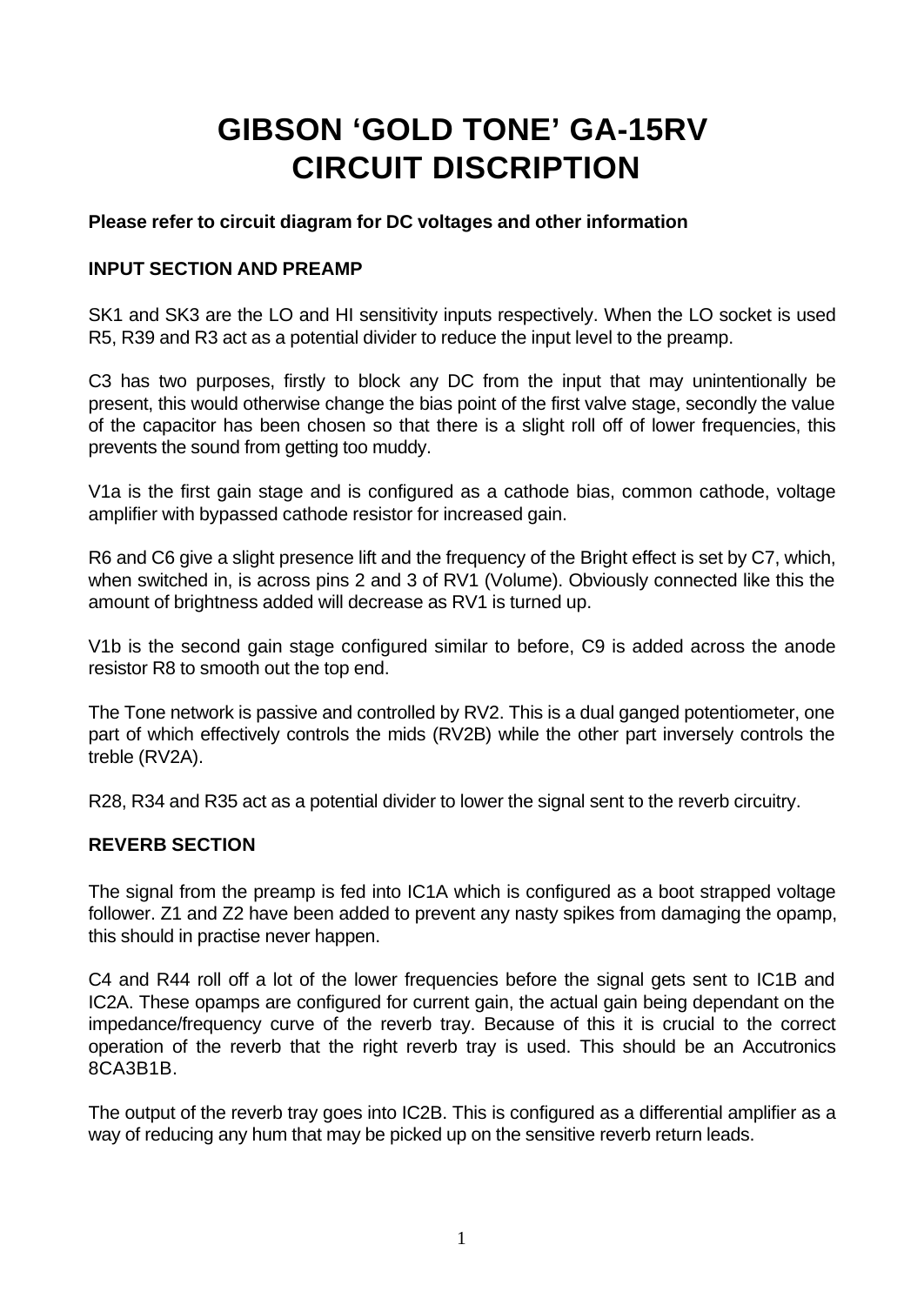RV3 controls the level of the reverb. Across pins 1 and 2 is TR6, a J175 FET. When SK4 is shorted out, by a footswitch, TR6 is also effectively shorted which results in the reverb being turned off.

The reverb signal is then mixed with the dry signal, via R58, before going into the phase splitter.

#### **POWER STAGE**

The phase splitter (V2A and V2B) is a differential input splitter which produces the two anti phase signals necessary to drive the push pull output stage.

V3 and V4 are the two EL84 output valves connected as a push pull, cathode biased class A power amplifier.

The quiescent current is set by R24, which is bypassed by C19 for extra gain.

SW1A and SW1B is an electrically robust slider switch used to switch the power valves from Pentode to Triode operation. For Pentode operation the screen grid (grid 2, pin 9) is connected, via the screen grid current limiting resistors R25 and R26, to the highly smoothed screen grid supply, G2 - positive pin of C23. For Triode operation the screen grid of each valve is connected to the corresponding anode.

Triode operation basically reduces the power output to a bit less than half and also reduces the high frequencies in the overall sound.

D5 and D10 have been added to give protection to the output transformer should a fault arise.

#### **OUTPUT TRANSFORMER AND SPEAKER CONNECTIONS**

The output transformer has secondary taps for 16 $\Omega$ , 8 $\Omega$  and 5.3  $\Omega$ . The 16 $\Omega$  tap is used to drive the External Speaker Output, SK2. When a jack plug is inserted into SK2 the internal speaker is disconnected.

The three LINK positions are provided on the PCB so that different impedance internal speakers can be used in production. Depending on whether the internal speaker is 16 $\Omega$ , 8 $\Omega$ or 5.3  $\Omega$  the correct LINK should be fitted. This has been done purely so that different impedance speakers can be used if there are any problems with supply.

#### **POWER SUPPLIES**

All three supplies, HT, ac heater, and DC supplies have secondary fusing on the PCB. This is to protect the mains transformer and for approvals.

The HT supply is a very simple bridge rectifier diode network, with 4n7 1KV capacitors across each diode for EMC reasons, which is then smoothed by C22, to supply the centre tap of the output transformer. This is then further smoothed by R32/C23, R30/C25 and R31/C26 to supply the screen grids, phase splitter and preamp respectively.

R29 is added to discharge the high voltage capacitors when then unit is turned off.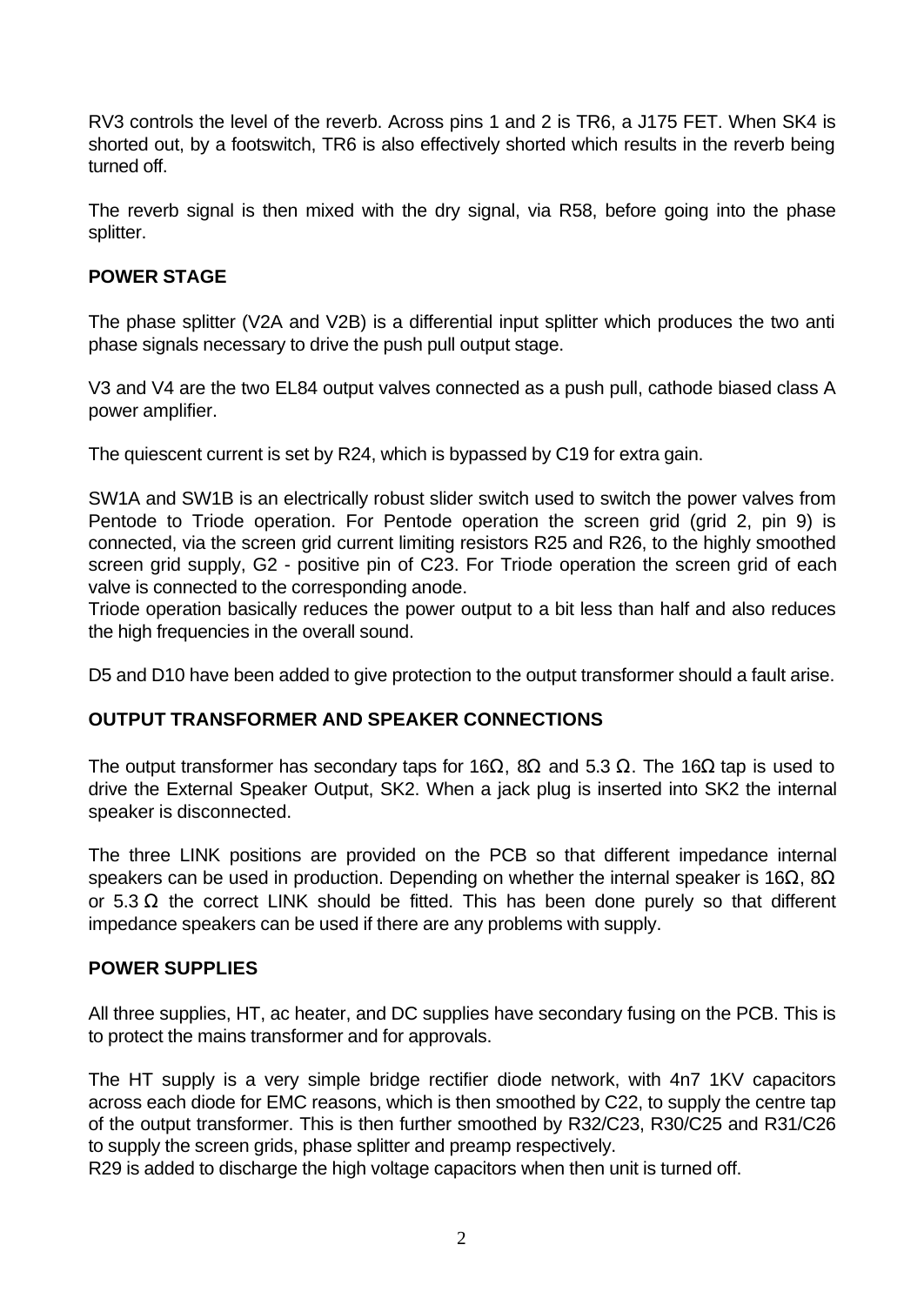The ac heater supply is simply connected via a twisted pair connecting lead to V3 and V4 after first going through the secondary fuses

The 25.2V DC supply is highly regulated supply using a BD647 (TR7) as the main regulating device. (Please ensure that the small clip on heat sink is attached to TR7) TR1 and TR2 provide a constant current source for Z3 the 15 volt zener.

The output voltage is set by the ratio of R59 and R67 which provide the feedback to TR7 via TR9 and TR10 to stabilise the whole circuit, and TR11 with R80 and R81 form a current limiter. This allows the supply voltage to ramp up at switch on when the heater filaments of the preamp valves draw considerably more current while cold.

R27 and R57 halve the supply voltage to provide the opamp bias voltage, and as shown on the circuit diagram the DC supply is routed first through the two filaments in V2 in series and then through the two filaments in V1. This will result in each filament having the nominal 6.3 volts across them.

Paul Stevens 30 June 1999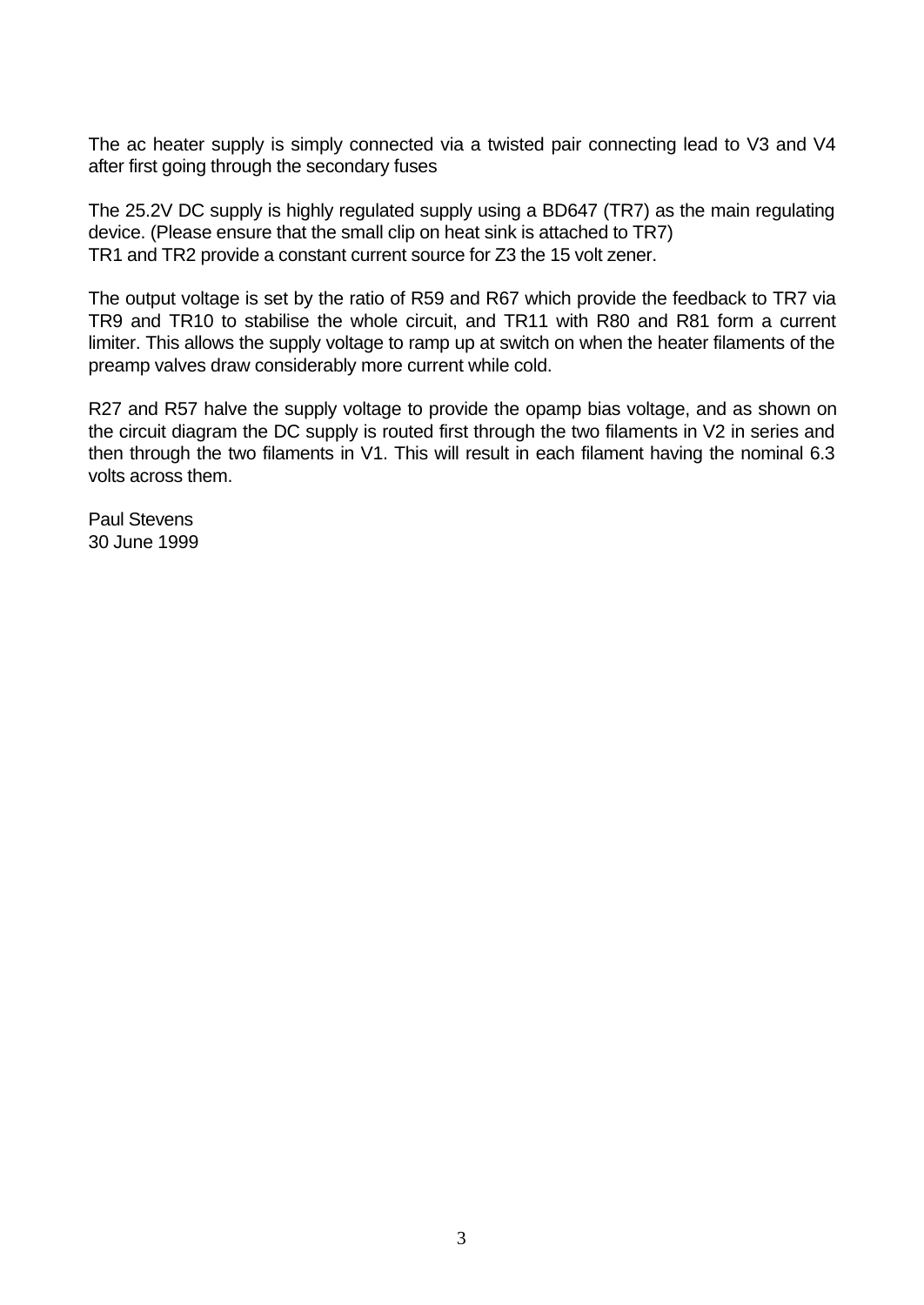# **GIBSON 'GOLDTONE' GA-15RV**

The GA-15RV is part of the Gibson 'GoldTone' valve guitar amplifier range. It is a no nonsense, compact, purists valve guitar amplifier and has the minimum controls necessary to produce a good range of sounds, from clean to overdriven, into its single speaker.

The circuit topology has been based on traditional guitar amplifier designs, with new ideas incorporated where beneficial.

The main preamp and power stage sections are 100% valve. The valves used are two ECC83/12AX7's and two EL84/6BQ5's run in Cathode Biased Class A.

## **CONTROLS**

#### **INPUTS - HI & LO/LINK**

Two jack sockets are provided for connection to your instrument.

The HI input is a high impedance, high sensitivity input. This can be used with both passive and active guitars and, depending on the level of output from the guitar and the VOLUME setting, allows the amplifier to be driven hard into overdrive, if desired.

The LO/LINK socket can be used in two ways. Firstly as a lower impedance, low sensitivity input, for use with high output guitars when the user wishes to keep the overdrive under control. Alternatively this socket can be used as a LINK to chain together two or more 'GoldTone's, simply plug your guitar into the HI socket, take an output from the LO/LINK socket and plug this into the input of the next amplifier in the chain.

#### **BRIGHT**

The BRIGHT switch adds more high frequencies when selected. It works in the traditional way, therefore it has more effect at lower VOLUME settings.

#### **VOLUME**

This sets the overall volume level of the amplifier as well as having a huge effect on the tone and the amount of overdrive. From low to about halfway, depending on the output level of the guitar and which input socket is used, the sound should remain reasonably clean. Increasing the control further will progressively increase the level of overdrive in the sound, obviously being a valve amp it will respond to the player's dynamics and use of the instruments volume.

**TONE**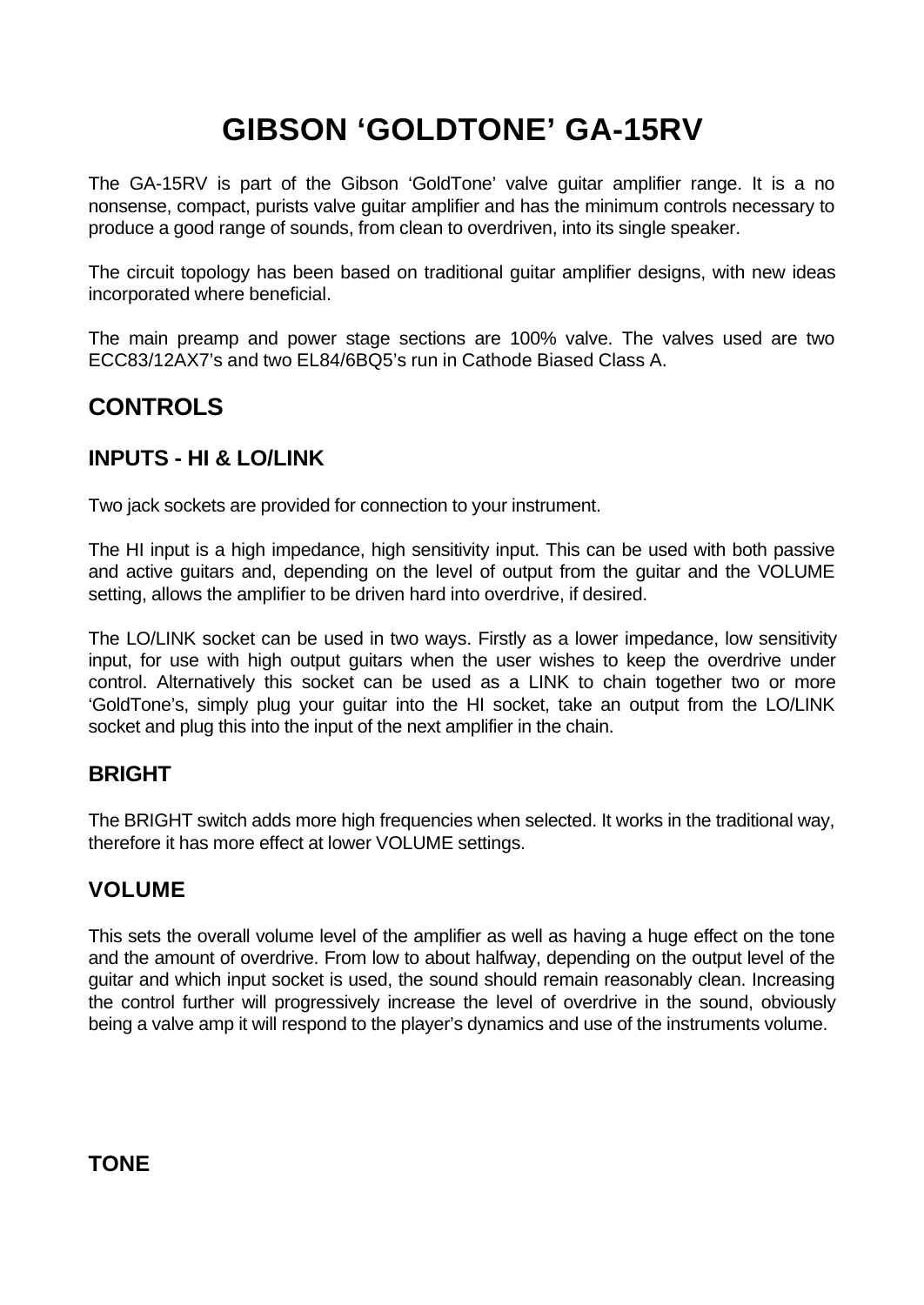Unlike other single tone controls on other amplifiers, which act merely as a treble roll off, this control works in a different way. It is a dual gang potentiometer which controls two functions simultaneously. In the fully anti-clockwise position the midrange is dominant in the sound, turning the control clockwise decreases the mids while at the same time increasing the higher frequencies.

#### **REVERB**

This single control is for adjusting the amount of reverb effect in the sound. The effect is produced by a three spring reverb tray inside the cabinet.

## **FOOTSWITCH SOCKET**

This socket is for connecting to a latching footswitch and allows the user to turn the reverb effect on or off during a performance.

## **EXTERNAL SPEAKER OUTPUT**

This is provided so that the user can connect the GA-15RV to an external 16 $\Omega$  speaker cabinet, such as a 4x12, for a different sound. This is useful for both live and studio use and can radically change the sound of the amplifier. Try it at high volume into a 4x12 and you will not believe you are playing a 15 watt amp!

When a jack is inserted into this socket the internal speaker is disconnected. Always ensure that the amplifier is correctly loaded when in use.

#### **PENTODE/TRIODE SWITCH**

This allows the user to set the power stage to either PENTODE or TRIODE operation.

PENTODE position is the full power mode and has generally a more powerful sound with a spread of both even and odd harmonics, when pushed into distortion.

TRIODE mode produces around half as much power. It therefore has less headroom and produces power amp distortion earlier. It also has less high frequency content, therefore it is not as bright as pentode mode, and produces mainly even order harmonics.

The choice as to which mode to use will depend on several factors including playing situation, instrument used and, most importantly, personal taste.

## **POWER SWITCH (OFF**/**STANDBY/ON)**

As the name implies, this switches the amplifier from OFF to STANDBY mode, where only the valve heaters are on, to ON for actual use. This should be used correctly every time the unit is used to prevent problems with valves and to increase their life.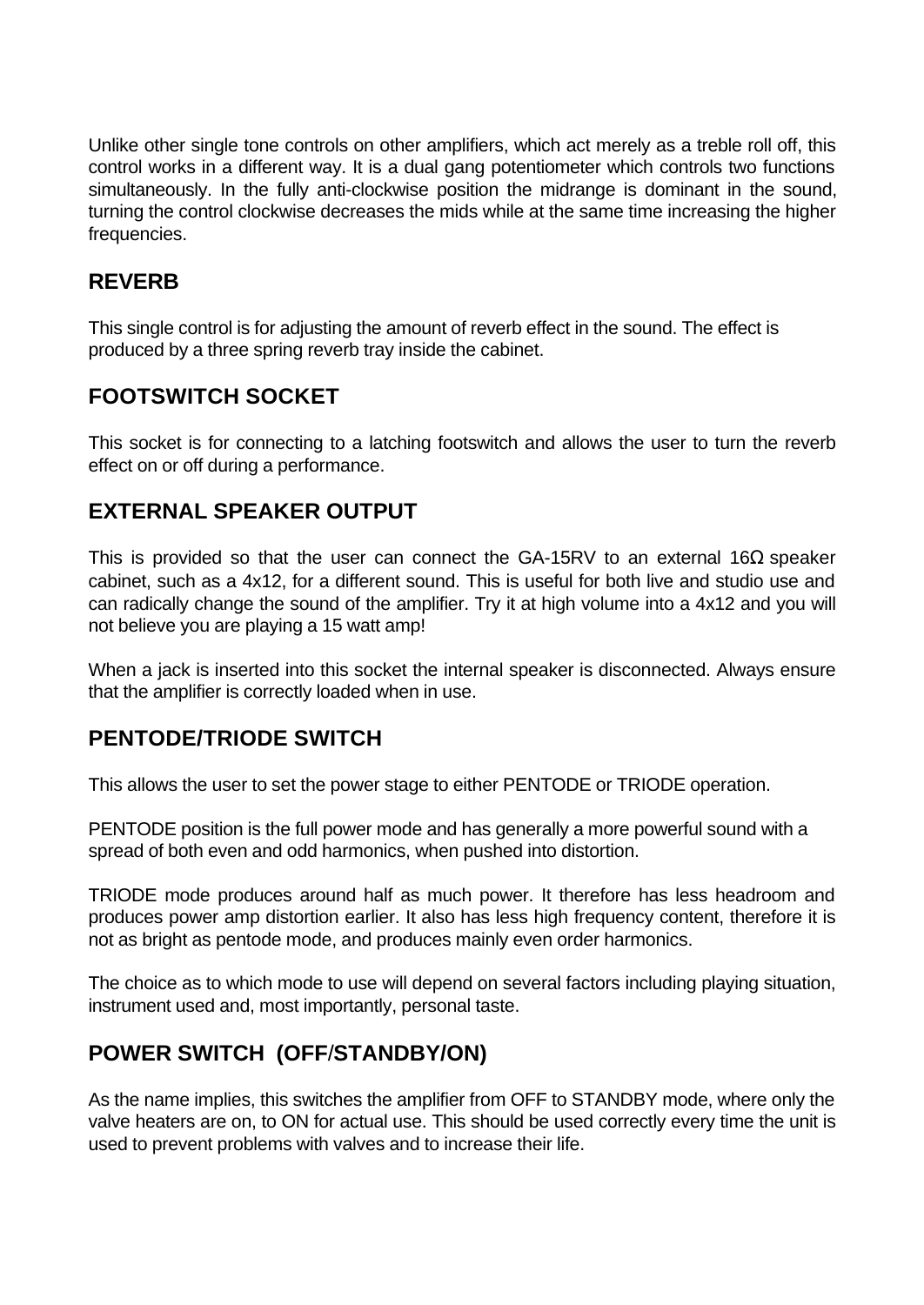Before mains is applied to the unit, check that it is the correct voltage and make sure the POWER switch is in the OFF position. Connect power lead to mains outlet then switch to STANDBY and wait about a minute before switching to ON. This will ensure that the valves have time to warm up before large voltages are applied to the plates. During short breaks the amplifier can be switched to standby and will therefore be ready to play when next needed.

After switching off it is recommended, as with all valve amplifiers, that it does not receive any sudden physical shocks while the valves are still hot, i.e. through moving the unit. If possible try to give the amplifier a few minutes to cool down before transporting it.

## **IEC SOCKET/MAINS FUSE**

The IEC socket is for connection to universally used IEC mains leads to connect to appropriate domestic mains supply.

In the event of having to replace the mains fuse always use the same rating and type as marked on the unit's rear panel. Using one of higher rating will invalidate the guarantee.

If after replacement the mains fuse should blow a second time, immediately refer the unit to a TRACE ELLIOT approved service engineer for checking.

## **ORIENTATION OF VALVES**

Looking at the GA-15RV from the rear with the rear panel removed you will see four valves, the two on the left (V1 and V2) should be ECC83/12AX7's and the two on the right (V3 and V4) should be EL84/6BQ5's. For improved performance and reliability the EL84/6BQ5's should be a matched pair.

If the need should arise to replace any of the valves we recommend the following types:-

| V1 and V2 | Sovtek 12AX7WB or 12AX7WA    |
|-----------|------------------------------|
| V3 and V4 | <b>Ruby Tubes Tesla EL84</b> |

## **TECHNICAL SPECIFICATIONS**

| <b>INPUT IMPEDANCE</b>  | $HI - 1MO$<br>LO/LINK - 136K $\Omega$                                                    |
|-------------------------|------------------------------------------------------------------------------------------|
| TONE CONTROL            | SINGLE DUAL FUNCTION PASSIVE CONTROL                                                     |
| <b>REVERB</b>           | 3 SPRING TRAY                                                                            |
| <b>CIRCUIT TOPOLOGY</b> | <b>PREAMP AND POWER STAGE 100% VALVE</b><br>REVERB SECTION DRIVEN BY INTEGRATED CIRCUITS |
| <b>SPEAKER</b>          | SINGLE 12" CELESTION                                                                     |
| POWER RATING            | $\sim$ 15W PENTODE<br>$\sim$ 6W TRIODE                                                   |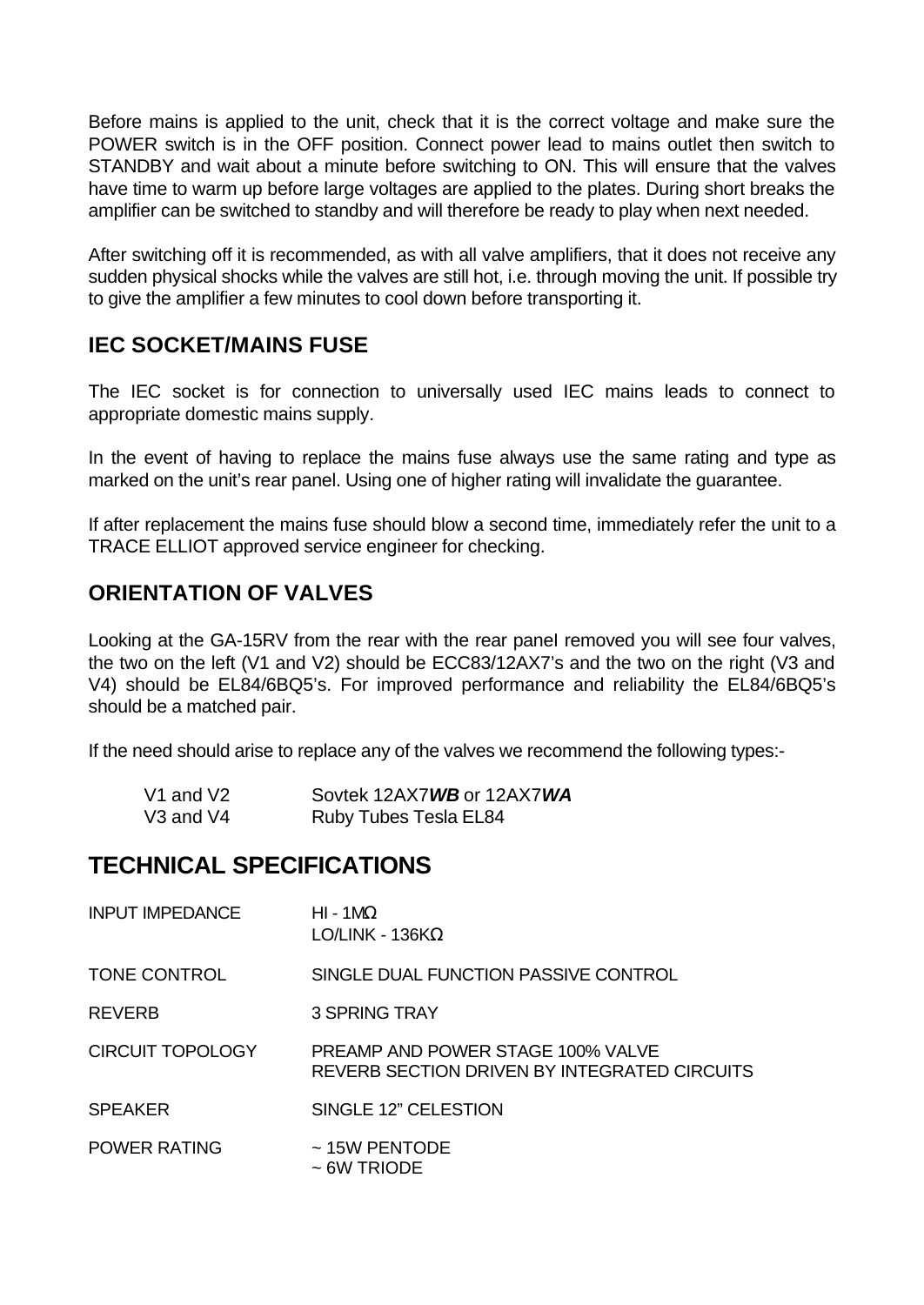## **C32-PCB-PC00064x3.**

#### **GIBSON 15R**

**ISSUE 3 14/2/97 PS**

## **Description Part Code Qty Where Used** PCB | PC00064 issue 1 | 1 RESISTORS 0 ohm link  $72-RCZERO$  1 R37 2R7 1/4W 72-RM2R7 2 R80 R81 10R 1/4W | 72-RM10R | 2 | R48 R49 56R 1/4W | 72-RM56R | 1 | R55 82R 1/4W | 72-RM82R | 1 | R47 1K0 1/4W | 72-RM1K | 4 | R27 R50 R51 R57 1K2 1/4W | 72-RM1K2 | 1 | R14 1K5 1/4W | 72-RM1K5 | 5 | R2 R7 R10 R22 R23 4K7 1/4W | 72-RM4K7 | 1 | R46 10K 1/4W | 72-RM10K | 4 | R33 R36 R40 R54 10K 1W | 72-RM10K-1WATT | 1 | R31 15K 1/4W | 72-RM15K | 1 | R59 27K 1/4W | 72-RM27K | 2 | R13 R67 47K 1/4W | 72-RM47K | 1 | R19 68K 1/4W | 72-RM68K | 2 | R5 R39 82K 1/4W | 72-RM82K | 1 | R35 100K 1/4W | 72-RM100K | 3 | R11 R41 R42 100K 1W | 72-RM100K-1WATT | 3 | R8 R15 R16 180K 1/4W | 72-RM180K | 1 | R34 220K 1/4W | 72-RM220K | 5 | R20 R21 R43 R52 R53 220K 1W 72-RM220K-1WATT 2 R1 R29 330K 1/4W | 72-RM330K | 1 | R58 470K 1/4W | 72-RM470K | 2 | R6 R12 820K 1/4W | 72-RM820K | 1 | R28 1M0 1/4W | 72-RM1M | 6 | R3 R4 R9 R17 R18 R44 100R 4W | 72-RWW100R-4W | 2 | R25 R26 120R 6W 72-RWW120R-6W 1 R24 1K0 6W | 72-RWW1K-6W | 1 | R32 3K3 4W 72-RWW3K3-4W 1 R30 **SEMICONDUCTORS** 1N4002 72-D-IN4002 4 D6 D7 D8 D9 1N4007 72-D-IN4007 4 D1 D2 D3 D4 GP02-40 (4KV) 72-D-GP02-40 2 D5 D10 9V1 ZENER 22-D-BZX55C9V1 2 21 Z1 Z2 15V ZENER 72-D-BZX55C15V 1 Z3 2N3904 72-T2N3904 3 TR9 TR10 TR11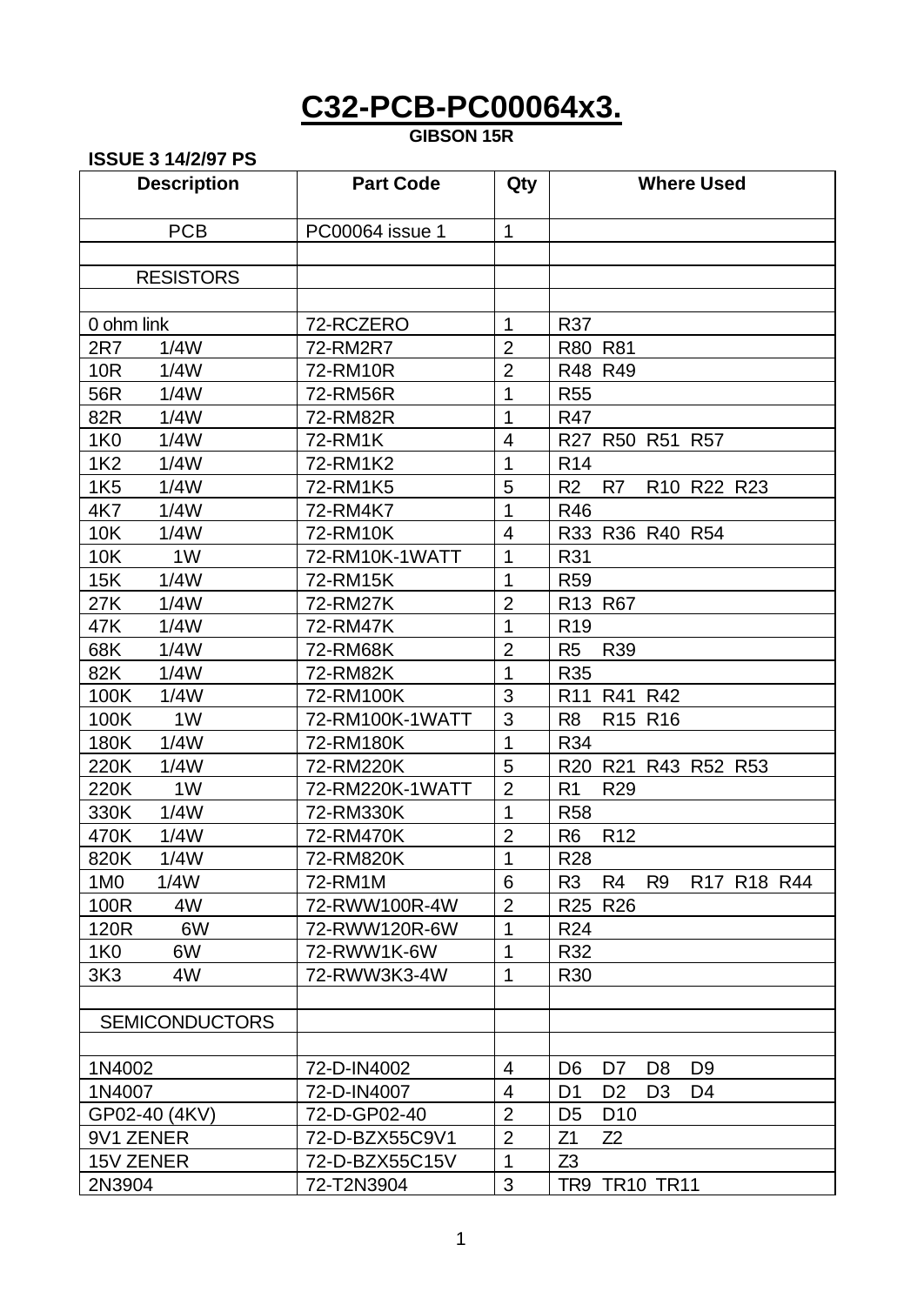| 2N3906                            | 72-T2N3906       | $\overline{2}$ | TR1 TR2                               |
|-----------------------------------|------------------|----------------|---------------------------------------|
| J175                              | 72-FET-J-175     | $\overline{1}$ | TR <sub>6</sub>                       |
| <b>BD647</b>                      | 72-TBD647        | 1              | TR7                                   |
| <b>RC4558</b>                     | 72-IC-RC4558P    | $\overline{2}$ | IC1 IC2                               |
|                                   |                  |                |                                       |
| <b>CAPACITORS</b>                 |                  |                |                                       |
|                                   |                  |                |                                       |
| 47p<br>500V ceramic               | 72-C47P-500VCD   | $\mathbf{1}$   | C <sub>29</sub>                       |
| 100 <sub>p</sub><br>1KV ceramic   | 72-C100P-1KVCD   | $\mathbf{1}$   | C <sub>10</sub>                       |
| 220p<br>1KV ceramic               | 72-C220P-1KVCD   | $\overline{2}$ | C7<br>C <sub>12</sub>                 |
| 1KV ceramic<br>470p               | 72-C470P-1KVCD   | $\overline{1}$ | C <sub>6</sub>                        |
| 1n0<br>1KV ceramic                | 72-C1000P-1KVCD  | $\mathbf{1}$   | C <sub>9</sub>                        |
| 4n7<br>1KV ceramic                | 72-C4700P-1KVCD  | $\overline{4}$ | C30 C31 C32 C33                       |
|                                   |                  |                |                                       |
| 33p<br>100V axial                 | 72-C33P-100VCA   | $\overline{2}$ | C41 C42                               |
| 100p<br>100V axial                | 72-C100P-100VCA  | 1              | C43                                   |
| 560p<br>100V axial                | 72-C560P-100VCA  | $\overline{1}$ | C <sub>4</sub>                        |
| 2n2<br>100V axial                 | 72-C2N2-100VCA   | $\overline{1}$ | C3                                    |
| 6n8<br>100V axial                 | 72-C6N8-100VCA   | $\overline{1}$ | C46                                   |
| 22n<br>100V axial                 | 72-C22N-100VCA   | $\overline{2}$ | C15 C47                               |
| 100 <sub>n</sub><br>100V axial    | 72-C100N-100VCA  | 9              | C <sub>2</sub><br>C18 C21 C27 C28 C36 |
|                                   |                  |                | C50 C60 C61                           |
| 330 <sub>n</sub><br>50V axial     | 72-C330N-50VCA   | $\mathbf{1}$   | C39                                   |
|                                   |                  |                |                                       |
| 22n<br>400V poly box              | 72-C22N-400VP    | 3              | C <sub>5</sub><br>C16 C17             |
| 47 <sub>n</sub><br>400V poly box  | 72-C47N-400VP    | $\mathbf{1}$   | C14                                   |
| 100 <sub>n</sub><br>250V poly box | 72-C100N-250VP   | 1              | C <sub>13</sub>                       |
|                                   |                  |                |                                       |
| 1u5<br>35V tant                   | 72-C1.5-35VT     | 1              | C <sub>1</sub>                        |
| 2u2<br>35V tant                   | 72-C2.2-35VT     | $\overline{1}$ | C <sub>8</sub>                        |
| 22u<br>450V elect rad             | 72-C22-450VER    | $\overline{2}$ | C <sub>25</sub> C <sub>26</sub>       |
| 47u<br>63V elect rad              | 72-C47-63VER     | $\overline{2}$ | C11 C64                               |
| 100u<br>16V elect rad             | 72-C100-16VER    | 4              | C51 C52 C53 C62                       |
| 100u<br>400V elect rad            | 72-CAP-100400V   | $\overline{2}$ | C <sub>22</sub> C <sub>23</sub>       |
| 220u<br>35V elect rad             | 72-C220-35VER    | $\overline{2}$ | C19 C40                               |
| 4700u<br>35V elect rad            | 72-CAP-470035V   | 1              | C48                                   |
|                                   |                  |                |                                       |
| <b>CONNECTORS</b>                 |                  |                |                                       |
|                                   |                  |                |                                       |
| 3way 0.1"                         | 72-HEAD-3W-2     | 3              | HTRO HTR1 HTR2                        |
| <b>CRIMP CONNECTORS</b>           | 72-CRIMP-PCB-TAB | 16             | TX1 - 14<br>LS1(x2)                   |
|                                   |                  |                |                                       |
| <b>SOCKETS</b>                    |                  |                |                                       |
|                                   |                  |                |                                       |
| 1/4" MONO JACK SKT                | 72-SKT-JCKBNBG   | 4              | SK1 SK2 SK3 SK4                       |
|                                   |                  |                |                                       |
| <b>SWITCHES</b>                   |                  |                |                                       |
|                                   |                  |                |                                       |